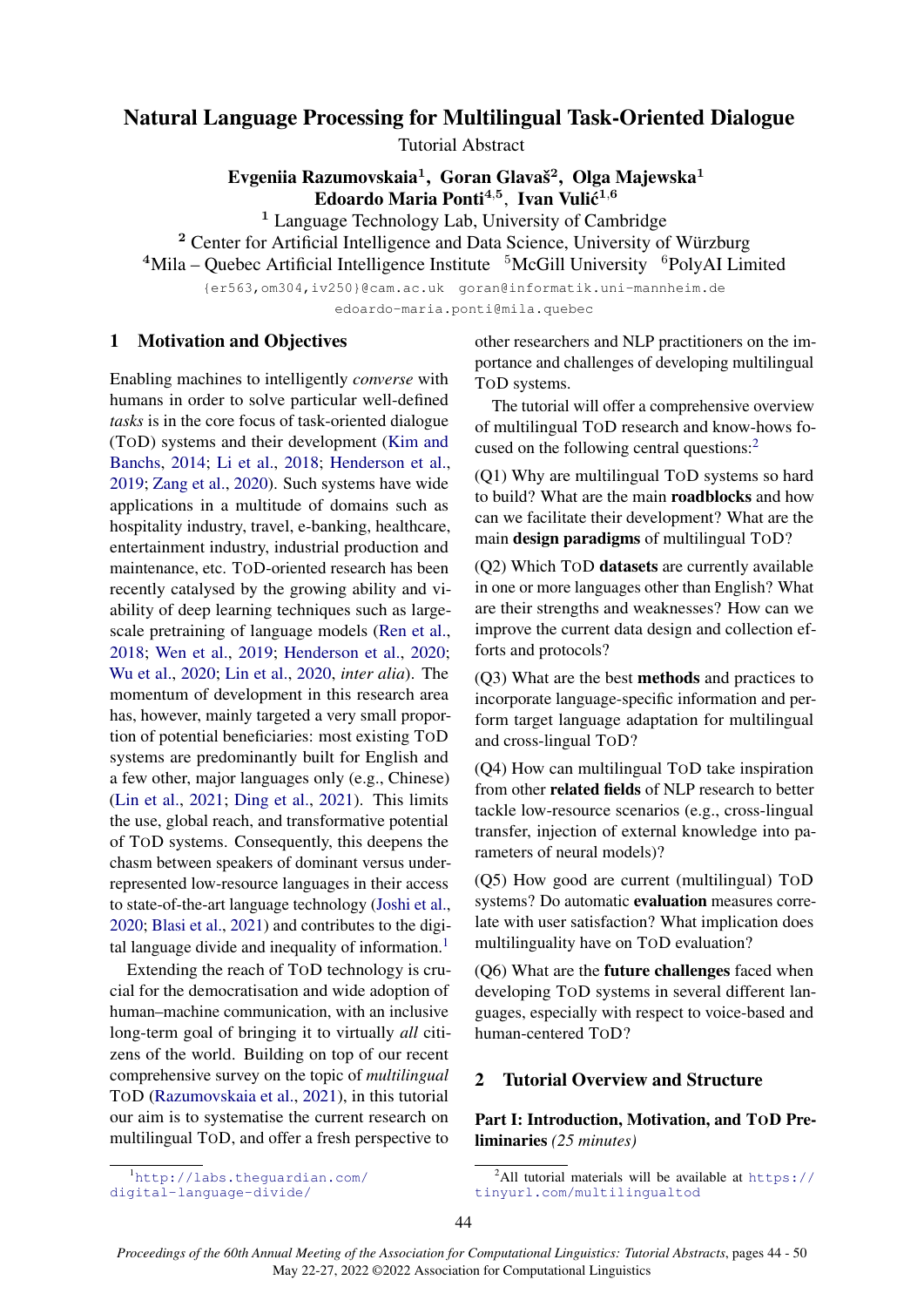Part I will cover the basics of modular and end-toend dialogue systems (Young, 2010; Chen et al., 2017a; Wen et al., 2017; Ham et al., 2020), offering a brief overview of the full TOD system structure, and critical modules such as Speech-totext/ASR, natural language understanding (NLU) for dialogue, dialogue state tracking (DST), dialogue management (DM), natural language generation (NLG), and text-to-speech (TTS), along with their functionality. We will analyse which components require language-specific processing and adaptation, and which modules are generally language-invariant. We will then proceed to define the detailed scope and schedule of the tutorial. Concretely, we plan to list and discuss all the current problems and challenges related to multilingual TOD development, and how we will introduce them in the subsequent tutorial parts. Topics overview:

- Main modules of ToD systems;
- Modular versus end-to-end TOD;
- Text-based (vs. other) ToD modules:
- Language-invariant vs. language-specific TOD modules;
- Why is development of multilingual TOD systems so difficult?

#### Part II: Methods and Resources for Multilingual *NLU* in TOD *(50 minutes)*

Part II will cover to-date work in multilingual NLU in ToD, including standard approaches and recent trends. We will provide a comprehenstive overview of methods for learning cross-lingual representation spaces in ToD (Liu et al., 2019; Siddhant et al., 2020; Liu et al., 2020; Moghe et al., 2021) and their applications in different setups (multilingual vs. cross-lingual, zero-shot vs. few-shot). Finally, we will list available resources: those created specifically for multilingual ToD NLU (Ding et al., 2021; Zuo et al., 2021; Hung et al., 2022, *inter alia*) as well as external resources useful for ToD NLU. Part II comprises the following topics:

- Joint versus separate training for NLU: intent detection, slot labeling, DST;
- Learning shared cross-lingual representation spaces; from cross-lingual word embeddings to multilingual text encoders – how to leverage them for NLU in TOD?
- Multilingual (pre)training versus cross-lingual transfer methods;
- Zero-shot and few-shot learning scenarios:
- Datasets and resources: (a) for in-task dialogue training and (b) external resources (e.g.,

parallel data, bilingual dictionaries, multilingual knowledge bases).

# Part III: Methods and Resources for Multilingual *NLG* in TOD *(35 minutes)*

Part III will present the methods for multilingual natural language generation and their usage for cross-lingual transfer of TOD. First, we will discuss traditional, grammar-based methods for cross-lingual generation (Gatt and Krahmer, 2018; Vaudry and Lapalme, 2013) and their combination with statistical methods (García-Méndez et al., 2019) for more efficient learning. Secondly, we will discuss cross-lingual transfer of TOD using machine translation (MT) in two ways: a) translating the test data into English ('translate test', Wan et al., 2010); b) translating the training data into the target language ('translate train', Duan et al., 2019), and how improvements in MT and multilingual pretraining affect cross-lingual transfer of TOD. Next, we will analyse the choice between retrieval-based, generation-based and hybrid TOD systems through the prism of multilinguality. Finally, we will address the difficulties of corpora creation for multilingual TOD generation. Topics:

- Traditional NLG and its extension to multiple languages;
- Retrieval-based versus generation-based versus hybrid approaches: pros and cons in multilingual setups;
- Leveraging shared cross-lingual representation spaces for multilingual NLG; translationbased approaches;
- Zero-shot and few-shot learning scenarios and language-specific adaptations;
- Available resources and datasets for multilingual NLG (for TOD).

# Part IV: Evaluation of Multilingual TOD Systems *(30 minutes)*

Part IV will focus on evaluation for (multilingual) TOD. We will cover both automatic metrics and human evaluation: automatic metrics allow for faster development cycles, but often do not correlate with user satisfaction with TOD systems (Liu et al., 2016; Novikova et al., 2017). We will discuss the shortcomings of automated TOD evaluation, but also the potential pitfalls of human evaluation (Clark et al., 2021). We will then analyse the difficulties that multilingual setups pose for both automatic metrics and human evaluation, including evaluation of generated responses in morpho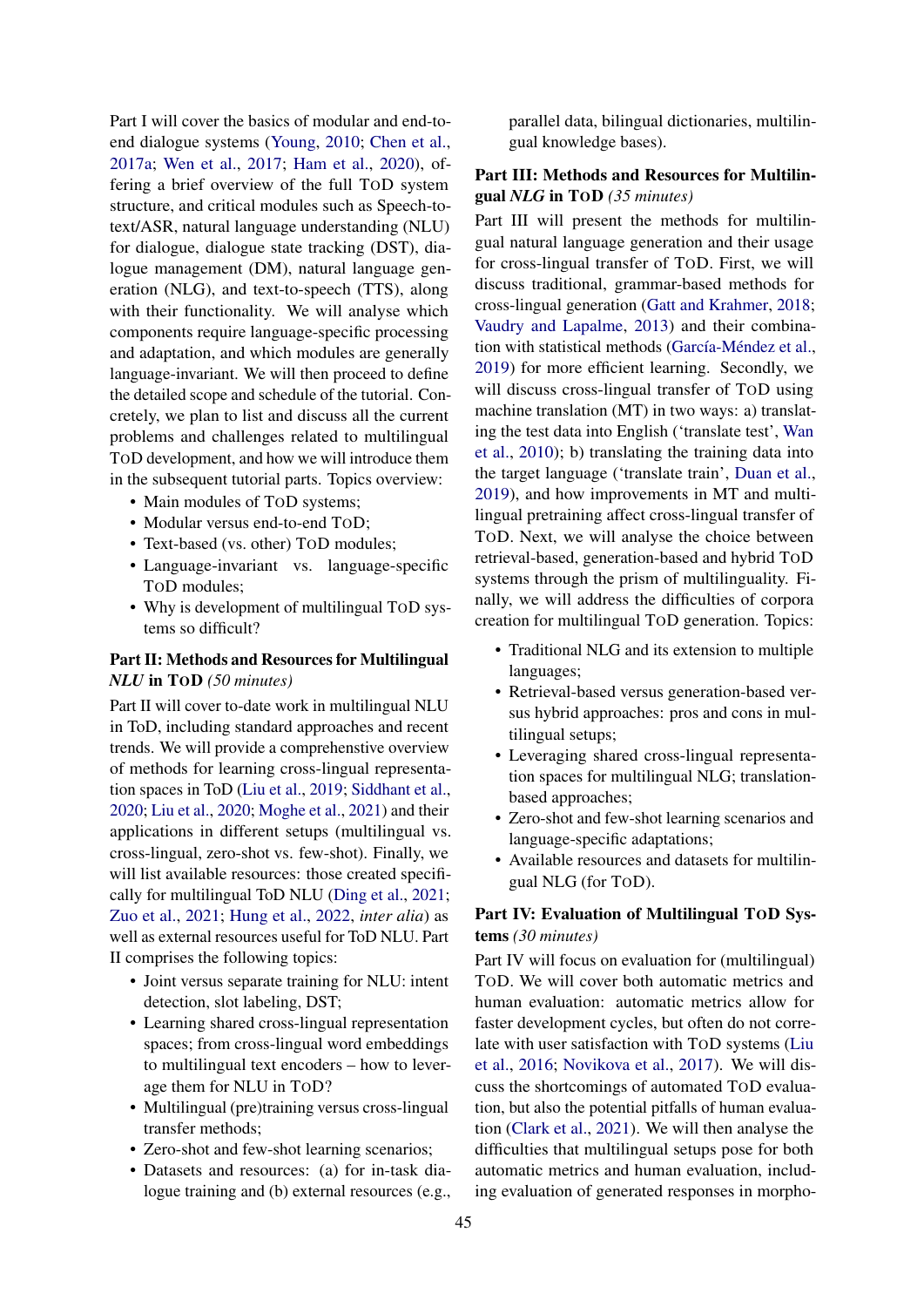logically rich languages and difficulty of finding qualified evaluators for rare languages. Topics:

- Current evaluation protocols in TOD;
- Automatic vs. human-centered evaluation in multilingual setups: pros and cons;
- How to evaluate language-specific phenomena and fluency;
- Difficulties in evaluation and current gaps in evaluation resources.

## Part V: Open Challenges and Research Directions in Multilingual TOD *(40 minutes)*

In the concluding Part V, we will discuss the main open challenges impeding the development of TOD systems and reflect on the promising avenues for further progress. First, we will advocate for linguistically motivated design of multilingual TOD datasets focusing on linguistic diversity and idiomacity. To fulfill their role as gauges of model performance across languages (Hu et al., 2020; Liang et al., 2020), multilingual datasets should (i) maximise diversity along the dimensions of language family, geographic area, and typological features (Ponti et al., 2020). as well as (ii) adequately represent the linguistic and extra-linguistic (e.g., world knowledge, cultural references) properties of selected languages (rather than replicating dialogue structures, topics, and entities from a resource-rich source language). We will discuss first attempts at cultural adaptation for dialogue (Majewska et al., 2022). Second, we will outline how existing strategies for dealing with data scarcity can be borrowed from other NLP tasks to benefit multilingual and cross-lingual TOD NLU (Ponti et al., 2019; Hedderich et al., 2021). Third, we will emphasise the importance of user-centered evaluation as a way of assessing the fluency of generated responses and guiding improvements in ToD systems across different languages. Finally, we will discuss the significance of developments in multilingual ASR and TTS as keys to the ultimate success of multilingual ToD on a wide scale, and the potential of integrating speech-based and text-based modules in future research. Topics:

- Recommendations for creation of future multilingual TOD datasets: linguistic diversity and idiomacity, low-resource languages, expansion to new domains;
- Coping with low-resource scenarios: methods and lessons learned from other NLP tasks and applications; source selection for multi-source transfer and multilingual training;
- Fluency of generation, code switching;
- From text-based to voice-based multilingual TOD: promises and challenges;
- An overview of other related research areas that can benefit multilingual TOD;
- Listing key challenges, a short panel discussion and a QA session.

#### 3 Tutorial Breadth and Diversity

According to the representative set of papers listed in the selected bibliography as well as in our recent survey paper (Razumovskaia et al., 2021), we anticipate that a total of 20%-25% of the tutorial concerns work which involves at least one of the five presenters. The rest of the tutorial will focus on providing a detailed comprehensive overview of the main topic by covering all the relevant work from other researchers: see again the wide bibliography and coverage in the survey paper.

Diversity and Inclusion. We consider the following aspects. First, our tutorial proposal focuses on multilingual NLP and promotes the ultimate long-term goal of NLP research: bringing (humancentered) language technology to minor and underresourced languages, and acting as a vehicle of mitigating the *digital language divide* (see the footnote 1). As such, it is highly relevant to both special themes of ACL 2022 and NAACL-HLT 2022. Our tutorial will also expose prominent issues and gaps related to (lack of) diversity and inclusivity of current multilingual TOD models and datasets, and we hope to inspire research groups currently working separately on (i) TOD and (ii) low-resource languages and low-resource NLP to consider joining forces and research expertise in the future.

Concerning tutorial organization, we hope that our tutorial will connect researchers from different cultural backgrounds and research fields. We also note that two out of five tutorial presenters are female, and the pool of presenters offers a mix of more junior and experienced presenters.

#### 4 Presenters

Evgeniia Razumovskaia is a PhD student in the Language Technology Lab at the University of Cambridge. She works on dialogue systems, focusing on efficient few-shot methods for multilingual dialogue systems. Web: evgeniiaraz.github.io Goran Glavaš is a Full Professor (Chair for Natural Language Processing) and member of the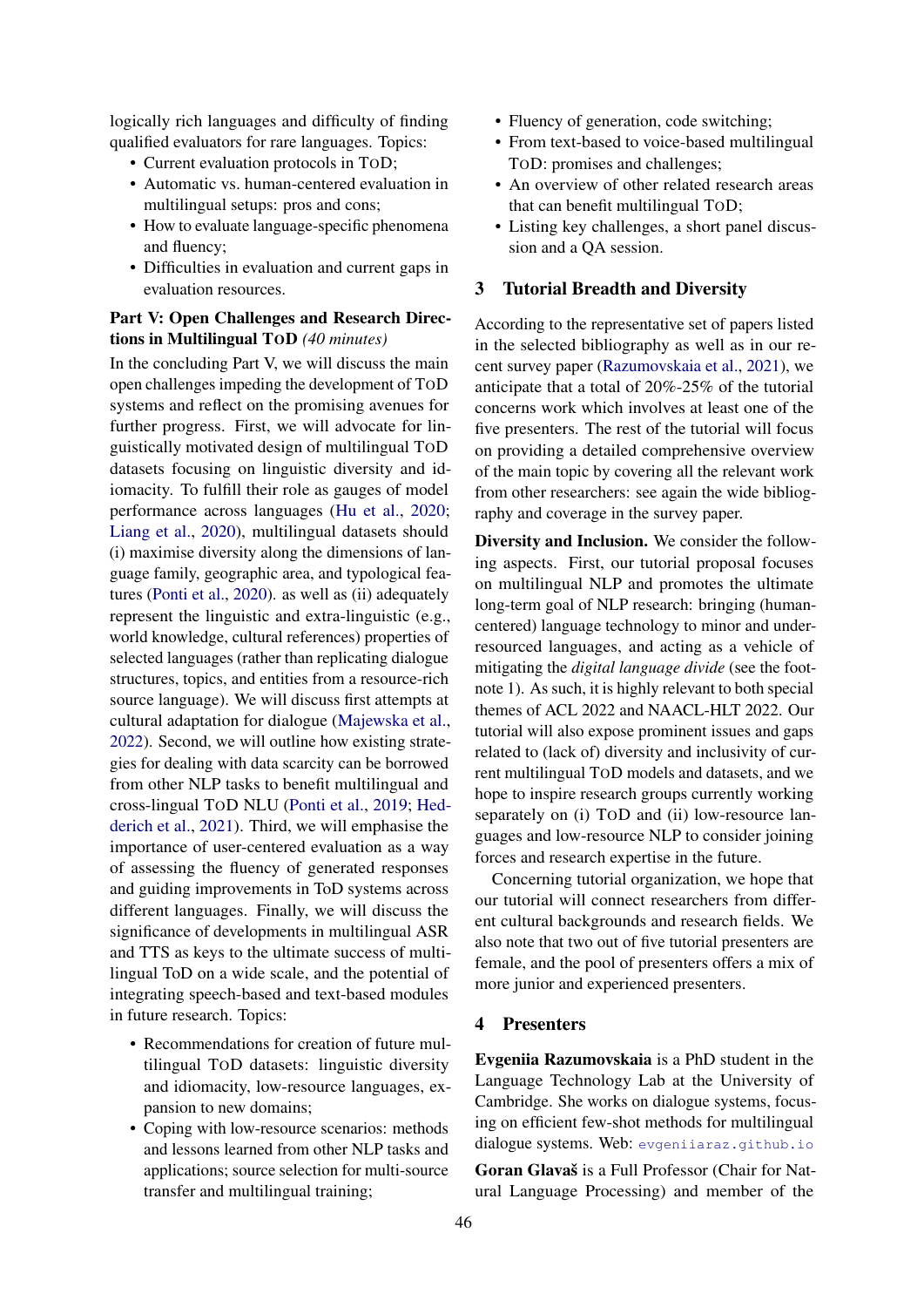Center for Artificial Intelligence and Data Science (CAIDAS) at the University of Würzburg. His research focuses on multilingual representation learning and cross-lingual transfer (primarily for low-resource languages), fair and sustainable NLP, and NLP applications for social sciences and humanities. He has given tutorials at ACL 2019 and EMNLP 2019, organized workshops TextGraphs and SustainNLP, and served as reviewer and (senior) area chair for a number of \*ACL events. He currently serves as an Editor-in-Chief for the ACL Rolling Review. Web: sites.google.com/view/goranglavas

Olga Majewska works at Amazon Alexa in Cambridge, UK, and an affiliated researcher at the Language Technology Lab, University of Cambridge, where she earned her PhD in computational linguistics in 2021. Her interests lie, among others, in multilingual expansion of conversational AI and development of efficient protocols for generation of task-oriented dialogue evaluation data for underresourced languages. Web: om304.github.io

Edoardo Maria Ponti is a Visiting Postdoctoral Scholar at the University of Stanford and a Postdoctoral Fellow at MILA Montreal. He works on sample efficiency and modularity in neural networks, with applications to multilingual NLP. In 2020, he obtained a PhD in computational linguistics from the University of Cambridge, St John's College. Previously, he interned as an AI/ML researcher at Apple in Cupertino. His research earned him a Google Research Faculty Award and an ERC Proof of Concept grant. He received 2 Best Paper Awards at EMNLP 2021 and RepL4NLP 2019. Web: ducdauge.github.io

Ivan Vulić is a Senior Research Associate in the Language Technology Lab at the University of Cambridge, and a Senior Scientist at PolyAI. His research interests are in multilingual and multimodal representation learning, and transfer learning for low-resource languages and applications such as task-oriented dialogue systems. He has extensive experience giving invited and keynote talks, and coorganising tutorials (e.g., EMNLP 2017, NAACL-HLT 2018, ESSLLI 2018, ACL 2019, EMNLP 2019, AILC Lectures 2021) and workshops in areas relevant to this proposal (e.g., SIGTYP, DeeLIO, RepL4NLP, PC of \*SEM 2021). For his contributions to NLP and IR, he obtained the 2021 Karen Spärck Jones award. Web: sites.google.com/ site/ivanvulic

# 5 Prerequisites and Reading List

*Math*: no special requirements; *Linguistics*: basic knowledge of language typology and of morphology (recommended); *Machine Learning*: good grasp of core (supervised) machine learning concepts and familiarity with self-supervised pretraining of language models (required). Pre-tutorial reading list (examples):

- Wen, T. H., Vandyke, D., Mrkšić, N., Gašić, M., Rojas-Barahona, L. M., Su, P. H., & Young, S. 2017. A Network-Based End-to-End Trainable Task-Oriented Dialogue System. EACL 2017 (pp. 438-449).
- Blasi, D., Anastasopoulos, A., & Neubig, G. (2021). Systematic Inequalities in Language Technology Performance across the World's Languages. arXiv preprint arXiv:2110.06733.
- Razumovskaia, E., Glavaš, G., Majewska, O., Korhonen, A., & Vulic, I. (2021). Crossing the Conversational ´ Chasm: A Primer on Multilingual Task-Oriented Dialogue Systems. arXiv preprint arXiv:2104.08570.

#### 6 Other Tutorial Information

Related Tutorials. Conversational AI and (components of) TOD systems have been taught in several tutorials in past years, where the focus has been put on diverse aspects such as: deep learning techniques for TOD (Chen et al., ACL 2017; Su et al., NAACL-HLT 2018; Gao et al., ACL 2018), data collection and end-to-end learning (Wen et al., EMNLP 2019), or NLG methods (Ji et al., EMNLP 2020) and their evaluation (Khapra and Sai, NAACL-HLT 2021). However, our tutorial is the first to focus on the crucial aspects of multilingualism and low-resource languages in relation to the design, development, evaluation, and application of (multilingual) TOD systems. Our tutorial offers a completely novel and unique perspective to TOD also through the optics of multilingual NLP.

Ethical Considerations. TOD systems can and should be used for greater good, but their use also comes with potential harmful implications. As part of the tutorial, we will therefore also point to guidelines and required ethical standards related to TODoriented data collection and (user-centered) evaluation, and also provide an overview of potential threats in current TOD-oriented models (e.g., gender, race or religion biases (Barikeri et al., 2021)). Furthermore, we will remind NLP researchers and practitioners to bear in mind potential data- and model-centered biases, and apply appropriate data filtering and debiasing techniques before deploying TOD systems in real-world settings.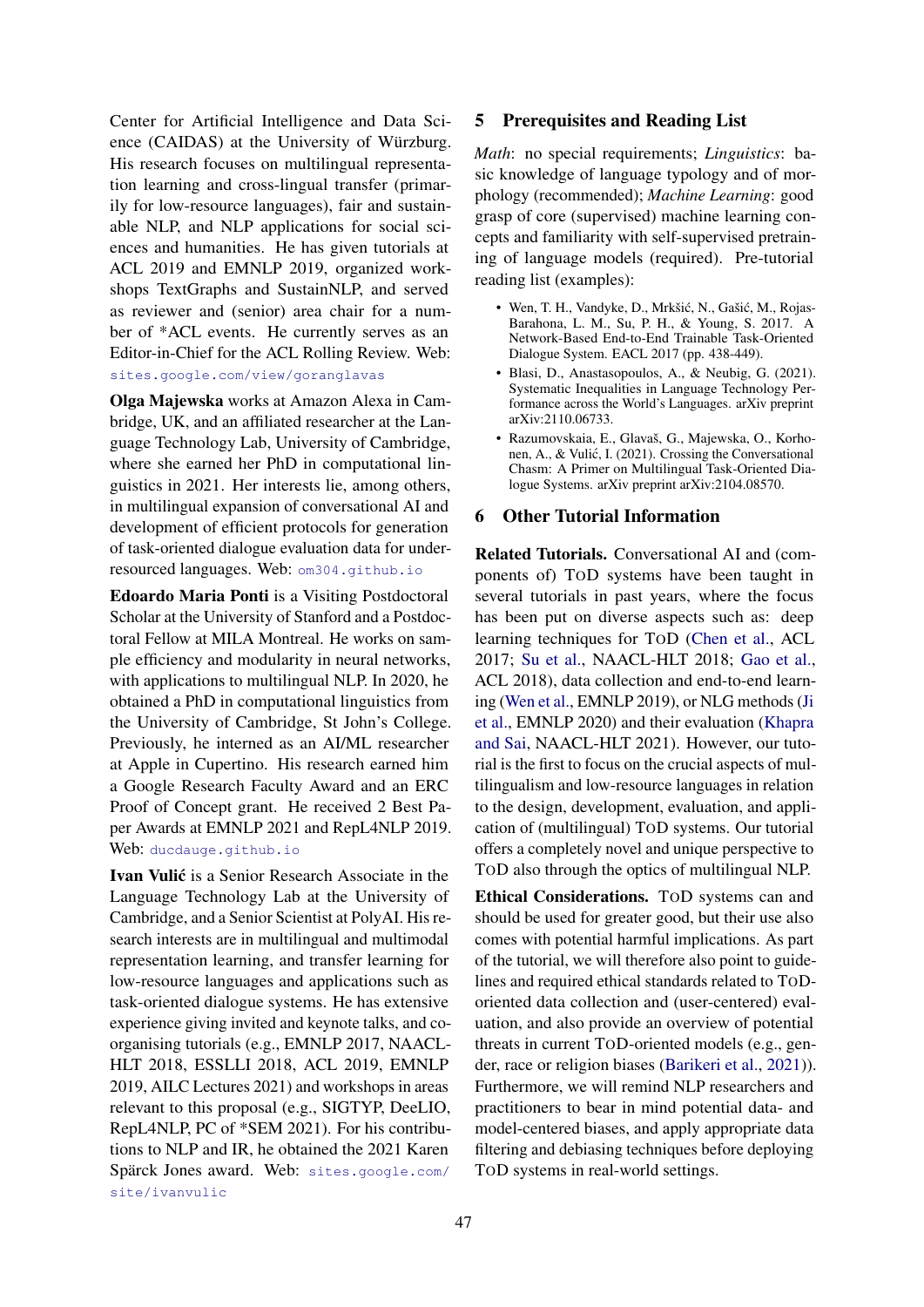#### References

- Soumya Barikeri, Anne Lauscher, Ivan Vulic, and Goran ´ Glavaš. 2021. RedditBias: A real-world resource for bias evaluation and debiasing of conversational language models. In *Proceedings of ACL 2021*, pages 1941–1955.
- Damián Blasi, Antonios Anastasopoulos, and Graham Neubig. 2021. Systematic inequalities in language technology performance across the world's languages. *arXiv preprint arXiv:2110.06733*.
- Hongshen Chen, Xiaorui Liu, Dawei Yin, and Jiliang Tang. 2017a. A survey on dialogue systems: Recent advances and new frontiers. *SIGKDD Explorations*, 19(2):25–35.
- Yun-Nung Chen, Asli Celikyilmaz, and Dilek Hakkani-Tür. 2017b. Deep learning for dialogue systems. In *Proceedings of the 55th Annual Meeting of the Association for Computational Linguistics: Tutorial Abstracts*, pages 8–14.
- Elizabeth Clark, Tal August, Sofia Serrano, Nikita Haduong, Suchin Gururangan, and Noah A Smith. 2021. All that's 'human'is not gold: Evaluating human evaluation of generated text. In *Proceedings of ACL-IJCNLP 2021*, pages 7282–7296.
- Bosheng Ding, Junjie Hu, Lidong Bing, Sharifah Aljunied Mahani, Shafiq R. Joty, Luo Si, and Chunyan Miao. 2021. GlobalWoZ: Globalizing MultiWoZ to develop multilingual task-oriented dialogue systems. *CoRR*, abs/2110.07679.
- Xiangyu Duan, Mingming Yin, Min Zhang, Boxing Chen, and Weihua Luo. 2019. Zero-shot crosslingual abstractive sentence summarization through teaching generation and attention. In *Proceedings of ACL 2019*, pages 3162–3172.
- Jianfeng Gao, Michel Galley, and Lihong Li. 2018. Neural approaches to conversational AI. In *Proceedings of the 56th Annual Meeting of the Association for Computational Linguistics: Tutorial Abstracts*, pages  $2 - 7$ .
- Silvia García-Méndez, Milagros Fernández-Gavilanes, Enrique Costa-Montenegro, Jonathan Juncal-Martínez, and F. Javier González-Castaño. 2019. A library for automatic natural language generation of Spanish texts. *Expert Systems with Applications*, 120:372–386.
- Albert Gatt and Emiel Krahmer. 2018. Survey of the state of the art in natural language generation: Core tasks, applications and evaluation. *Journal of Artificial Intelligence Research*, 61:65–170.
- Donghoon Ham, Jeong-Gwan Lee, Youngsoo Jang, and Kee-Eung Kim. 2020. End-to-end neural pipeline for goal-oriented dialogue systems using GPT-2. In *Proceedings of ACL 2020*, pages 583–592.
- Michael A. Hedderich, Lukas Lange, Heike Adel, Jannik Strötgen, and Dietrich Klakow. 2021. A survey on recent approaches for Natural Language Processing in low-resource scenarios. In *Proceedings of NAACL-HLT 2021*.
- Matthew Henderson, Iñigo Casanueva, Nikola Mrkšic,´ Pei-Hao Su, Tsung-Hsien Wen, and Ivan Vulić. 2020. ConveRT: Efficient and accurate conversational representations from transformers. In *Proceedings of EMNLP 2020*, pages 2161–2174.
- Matthew Henderson, Ivan Vulic, Inigo Casanueva, ´ Paweł Budzianowski, Daniela Gerz, Sam Coope, Georgios Spithourakis, Tsung-Hsien Wen, Nikola Mrkšić, and Pei-Hao Su. 2019. Polyresponse: A rank-based approach to task-oriented dialogue with application in restaurant search and booking. In *Proceedings of EMNLP 2019*, pages 181–186.
- Junjie Hu, Sebastian Ruder, Aditya Siddhant, Graham Neubig, Orhan Firat, and Melvin Johnson. 2020. XTREME: A massively multilingual multitask benchmark for evaluating cross-lingual generalisation. In *Proceedings of ICML 2020*, pages 4411– 4421.
- Chia-Chien Hung, Anne Lauscher, Ivan Vulic, Si- ´ mone Paolo Ponzetto, and Goran Glavaš. 2022. Multi<sup>2</sup>WOZ: A robust multilingual dataset and conversational pretraining for task-oriented dialog. In *Proceedings of the 2022 Annual Conference of the North American Chapter of the Association for Computational Linguistics*, page *to appear*.
- Yangfeng Ji, Antoine Bosselut, Thomas Wolf, and Asli Celikyilmaz. 2020. The amazing world of neural language generation. In *Proceedings of the 2020 Conference on Empirical Methods in Natural Language Processing: Tutorial Abstracts*, pages 37–42.
- Pratik Joshi, Sebastin Santy, Amar Budhiraja, Kalika Bali, and Monojit Choudhury. 2020. The state and fate of linguistic diversity and inclusion in the NLP world. In *Proceedings of ACL 2020*, pages 6282– 6293.
- Mitesh M. Khapra and Ananya B. Sai. 2021. A tutorial on evaluation metrics used in natural language generation. In *Proceedings of the 2021 Conference of the North American Chapter of the Association for Computational Linguistics: Human Language Technologies: Tutorials*, pages 15–19.
- S. Kim and R. E. Banchs. 2014. R-cube: A dialogue agent for restaurant recommendation and reservation. In *Signal and Information Processing Association Annual Summit and Conference (APSIPA), 2014 Asia-Pacific*, pages 1–6.
- Anne Lauscher, Vinit Ravishankar, Ivan Vulic, and ´ Goran Glavaš. 2020. From zero to hero: On the limitations of zero-shot language transfer with multilingual transformers. In *Proceedings of EMNLP 2020*, pages 4483–4499.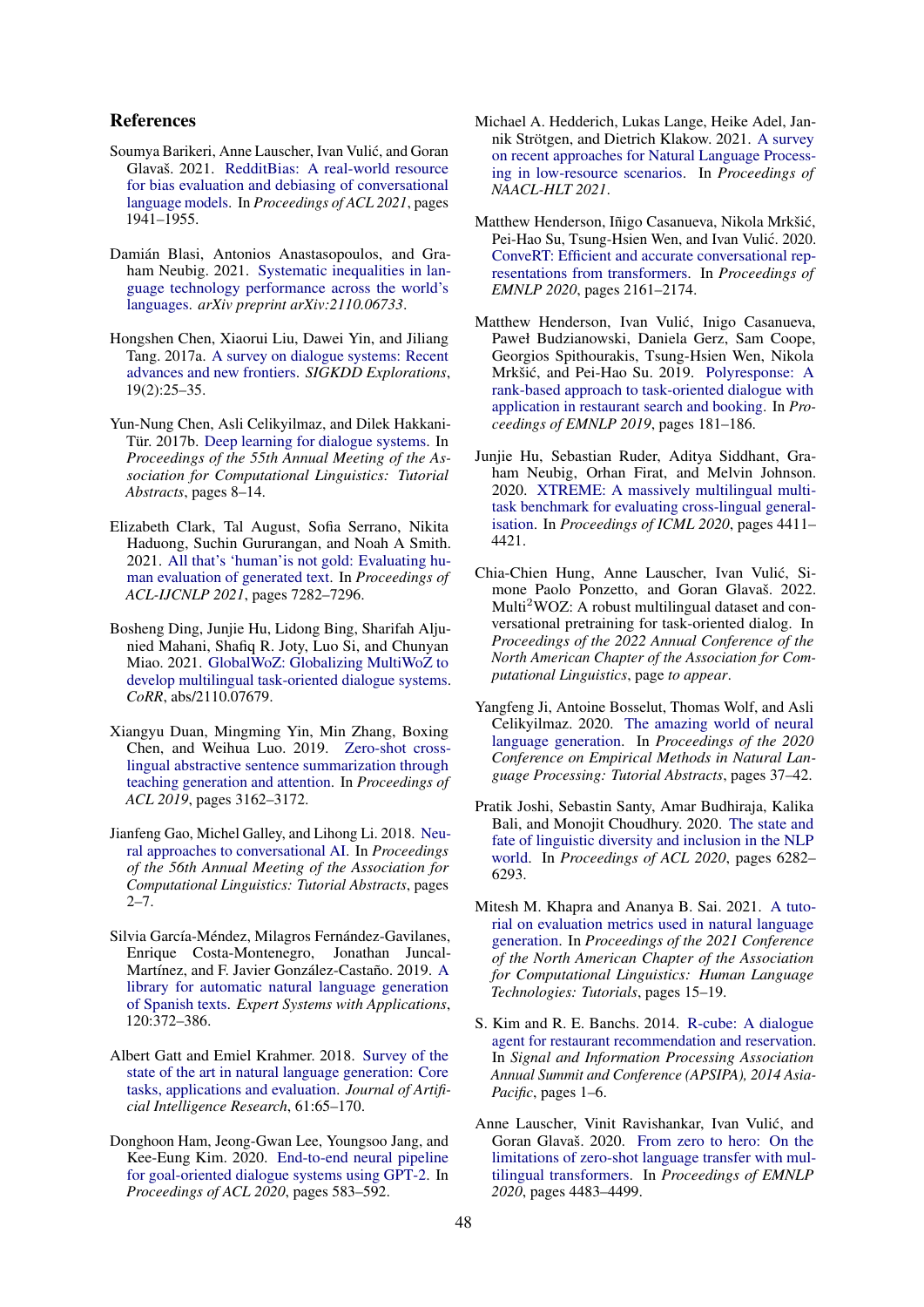- Xiujun Li, Yu Wang, Siqi Sun, Sarah Panda, Jingjing Liu, and Jianfeng Gao. 2018. Microsoft dialogue challenge: Building end-to-end task-completion dialogue systems. arXiv preprint arXiv:1807.11125.
- Yaobo Liang, Nan Duan, Yeyun Gong, Ning Wu, Fenfei Guo, Weizhen Qi, Ming Gong, Linjun Shou, Daxin Jiang, Guihong Cao, Xiaodong Fan, Ruofei Zhang, Rahul Agrawal, Edward Cui, Sining Wei, Taroon Bharti, Ying Qiao, Jiun-Hung Chen, Winnie Wu, Shuguang Liu, Fan Yang, Daniel Campos, Rangan Majumder, and Ming Zhou. 2020. XGLUE: A new benchmark datasetfor cross-lingual pre-training, understanding and generation. In *Proceedings of EMNLP 2020*, pages 6008–6018.
- Zhaojiang Lin, Andrea Madotto, Genta Indra Winata, and Pascale Fung. 2020. MinTL: minimalist transfer learning for task-oriented dialogue systems. In *Proceedings of EMNLP 2020*, pages 3391–3405.
- Zhaojiang Lin, Andrea Madotto, Genta Indra Winata, Peng Xu, Feijun Jiang, Yuxiang Hu, Chen Shi, and Pascale Fung. 2021. BiToD: A bilingual multidomain dataset for task-oriented dialogue modeling. *CoRR*, abs/2106.02787.
- Chia-Wei Liu, Ryan Lowe, Iulian Vlad Serban, Mike Noseworthy, Laurent Charlin, and Joelle Pineau. 2016. How not to evaluate your dialogue system: An empirical study of unsupervised evaluation metrics for dialogue response generation. In *Proceedings of EMNLP 2016*, pages 2122–2132.
- Zihan Liu, Jamin Shin, Yan Xu, Genta Indra Winata, Peng Xu, Andrea Madotto, and Pascale Fung. 2019. Zero-shot cross-lingual dialogue systems with transferable latent variables. In *Proceedings of EMNLP-IJCNLP 2019*, pages 1297–1303.
- Zihan Liu, Genta Indra Winata, Zhaojiang Lin, Peng Xu, and Pascale Fung. 2020. Attention-informed mixed-language training for zero-shot cross-lingual task-oriented dialogue systems. In *Proceedings of AAAI 2020*, pages 8433–8440.
- Olga Majewska, Evgeniia Razumovskaia, Edoardo Maria Ponti, Ivan Vulic, and Anna ´ Korhonen. 2022. Cross-lingual dialogue dataset creation via outline-based generation. *arXiv preprint arXiv:2201.13405*.
- Shikib Mehri, Mihail Eric, and Dilek Hakkani-Tur. 2020. DialoGLUE: A natural language understanding benchmark for task-oriented dialogue. arXiv preprint arXiv:2009.13570.
- Nikita Moghe, Mark Steedman, and Alexandra Birch. 2021. Cross-lingual intermediate fine-tuning improves dialogue state tracking. In *Proceedings of EMNLP 2021*.
- Jekaterina Novikova, Ondřej Dušek, Amanda Cercas Curry, and Verena Rieser. 2017. Why we need new evaluation metrics for NLG. In *Proceedings of EMNLP 2021*, pages 2241–2252.
- Edoardo Maria Ponti, Goran Glavaš, Olga Majewska, Qianchu Liu, Ivan Vulic, and Anna Korhonen. 2020. ´ XCOPA: A multilingual dataset for causal commonsense reasoning. In *Proceedings of EMNLP 2020*, pages 2362–2376.
- Edoardo Maria Ponti, Ivan Vulic, Goran Glavaš, Roi ´ Reichart, and Anna Korhonen. 2019. Cross-lingual semantic specialization via lexical relation induction. In *Proceedings of EMNLP-IJCNLP 2019*, pages 2206–2217.
- Evgeniia Razumovskaia, Goran Glavas, Olga Majewska, Edoardo Maria Ponti, Anna Korhonen, and Ivan Vulić. 2021. Crossing the conversational chasm: A primer on multilingual task-oriented dialogue systems. *CoRR*, abs/2104.08570.
- Liliang Ren, Kaige Xie, Lu Chen, and Kai Yu. 2018. Towards universal dialogue state tracking. In *Proceedings of EMNLP 2018*, pages 2780–2786.
- Aditya Siddhant, Melvin Johnson, Henry Tsai, Naveen Ari, Jason Riesa, Ankur Bapna, Orhan Firat, and Karthik Raman. 2020. Evaluating the cross-lingual effectiveness of massively multilingual neural machine translation. In *Proceedings of AAAI 2020*, pages 8854–8861.
- Pei-Hao Su, Nikola Mrkšic, Iñigo Casanueva, and Ivan ´ Vulić. 2018. Deep learning for conversational AI. In *Proceedings of NAACL-HLT 2018: Tutorial Abstracts*, pages 27–32.
- Pierre-Luc Vaudry and Guy Lapalme. 2013. Adapting simplenlg for bilingual english-french realisation. In *Proceedings of the 14th European Workshop on Natural Language Generation*, pages 183–187.
- Xiaojun Wan, Huiying Li, and Jianguo Xiao. 2010. Cross-language document summarization based on machine translation quality prediction. In *Proceedings of ACL 2010*, pages 917–926.
- Tsung-Hsien Wen, Pei-Hao Su, Paweł Budzianowski, Iñigo Casanueva, and Ivan Vulić. 2019. Data collection and end-to-end learning for conversational AI. In *Proceedings of the 2019 Conference on Empirical Methods in Natural Language Processing and the 9th International Joint Conference on Natural Language Processing (EMNLP-IJCNLP): Tutorial Abstracts*.
- Tsung-Hsien Wen, David Vandyke, Nikola Mrkšic, Mil- ´ ica Gasic, Lina M Rojas Barahona, Pei-Hao Su, Stefan Ultes, and Steve Young. 2017. A network-based end-to-end trainable task-oriented dialogue system. In *Proceedings of EACL 2017*, pages 438–449.
- Chien-Sheng Wu, Steven C.H. Hoi, Richard Socher, and Caiming Xiong. 2020. TOD-BERT: Pre-trained natural language understanding for task-oriented dialogue. In *Proceedings of EMNLP 2020*, pages 917–929.
- Weijia Xu, Batool Haider, and Saab Mansour. 2020. End-to-end slot alignment and recognition for crosslingual nlu. In *Proceedings of EMNLP 2020*, pages 5052–5063.